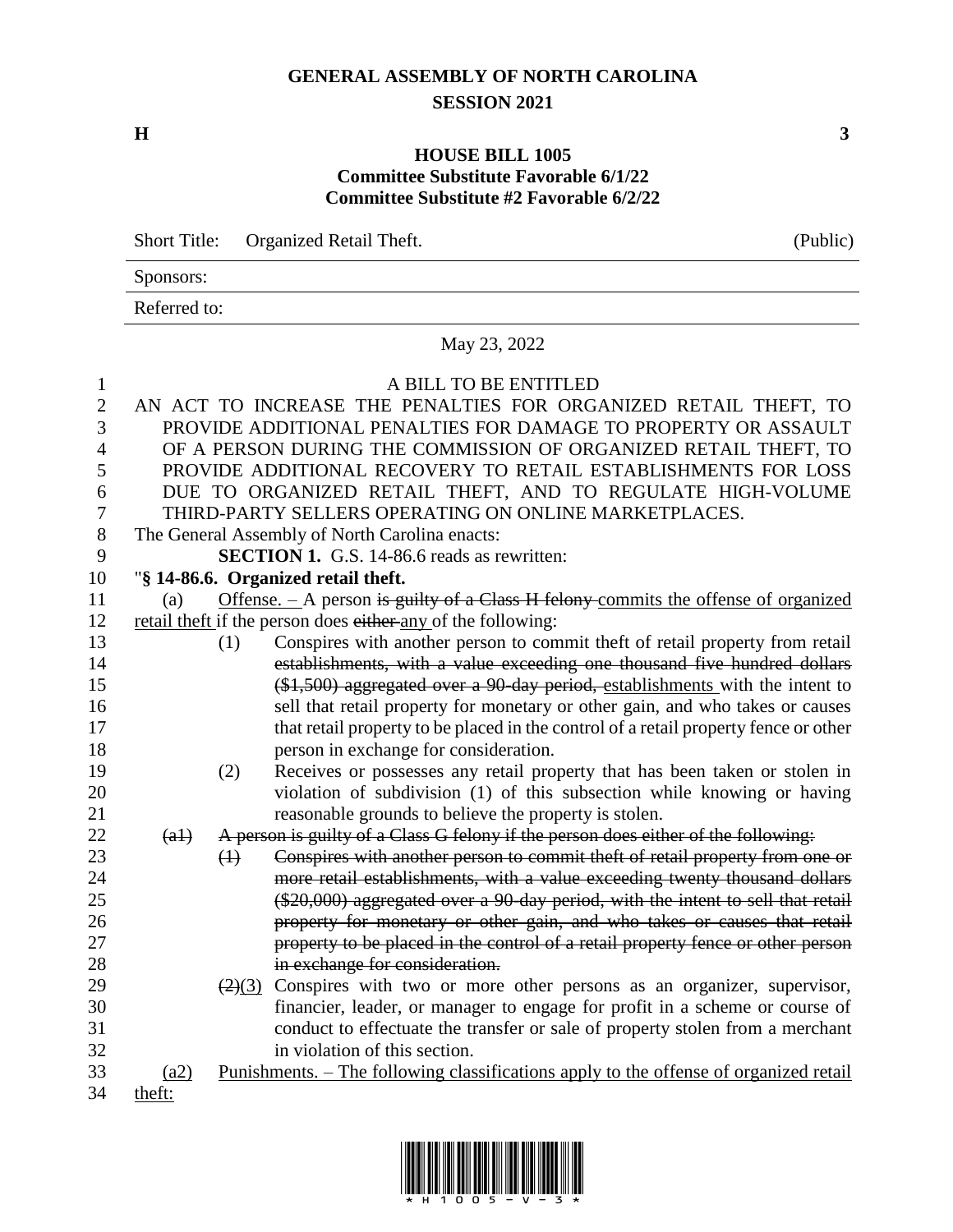|                            |                                | <b>General Assembly Of North Carolina</b>                                                                                                                     | <b>Session 2021</b> |
|----------------------------|--------------------------------|---------------------------------------------------------------------------------------------------------------------------------------------------------------|---------------------|
| $\mathbf{1}$<br>$\sqrt{2}$ | $\Omega$                       | An offense when the retail property has a value exceeding one thousand five<br>hundred dollars (\$1,500) aggregated over a 90-day period is a Class H felony. |                     |
| 3<br>$\overline{4}$        | (2)                            | An offense when the retail property has a value exceeding twenty thousand<br>dollars (\$20,000) aggregated over a 90-day period is a Class G felony.          |                     |
| 5                          | (3)                            | An offense when the retail property has a value exceeding fifty thousand                                                                                      |                     |
| 6<br>$\overline{7}$        | $\left(4\right)$               | dollars (\$50,000) aggregated over a 90-day period is a Class F felony.<br>An offense when the retail property has a value exceeding one hundred              |                     |
| 8<br>9                     |                                | thousand dollars (\$100,000) aggregated over a 90-day period is a Class $C$<br>felony.                                                                        |                     |
| 10                         | (b)                            | Any Forfeiture. - Except as otherwise provided in G.S. 14-86.1, any interest a person                                                                         |                     |
| 11                         |                                | has acquired or maintained in violation of this section shall be subject to forfeiture pursuant to                                                            |                     |
| 12                         |                                | the procedures for forfeiture set out in G.S. 18B-504.                                                                                                        |                     |
| 13                         | (c)                            | Multiple thefts. - Thefts of retail property occurring in more than one county may be                                                                         |                     |
| 14                         |                                | aggregated into an alleged violation of this section. Each county where a part of the charged                                                                 |                     |
|                            |                                | offense occurs has concurrent venue as described in G.S. 15A-132."                                                                                            |                     |
| 16                         |                                | <b>SECTION 2.</b> Article 16A of Chapter 14 of the General Statutes is amended by                                                                             |                     |
|                            | adding a new section to read:  |                                                                                                                                                               |                     |
|                            |                                | "§ 14-86.7. Damage to property during organized retail theft; assault during organized                                                                        |                     |
|                            |                                | retail theft.                                                                                                                                                 |                     |
|                            | (a)                            | Damage to Property During Organized Retail Theft. - A person commits the offense                                                                              |                     |
|                            |                                | of damage to property during organized retail theft if the person conspires with another person                                                               |                     |
|                            |                                | to commit theft of retail property from a retail establishment with a value exceeding one thousand                                                            |                     |
|                            |                                | dollars (\$1,000) and damages, destroys, or defaces real or personal property in excess of one                                                                |                     |
|                            | thousand dollars $(\$1,000)$ . |                                                                                                                                                               |                     |
|                            | (b)                            | <u>Assault During Organized Retail Theft. – A person commits the offense of assault</u>                                                                       |                     |
|                            |                                | during organized retail theft if the person conspires with another person to commit theft of retail                                                           |                     |
|                            |                                | property from a retail establishment with a value exceeding one thousand dollars (\$1,000) and                                                                |                     |
|                            |                                | commits an act of assault and battery against an employee or independent contractor of the retail                                                             |                     |
|                            |                                | establishment or a law enforcement officer in the commission of the theft of retail property.                                                                 |                     |
|                            | (c)                            | Punishment. – A violation of this section is a Class A1 misdemeanor."                                                                                         |                     |
|                            |                                | SECTION 3. G.S. 14-86.1(a) reads as rewritten:                                                                                                                |                     |
|                            | "(a)                           | All conveyances, including vehicles, watercraft-watercraft, or aircraft, used to                                                                              |                     |
|                            |                                | unlawfully conceal, eonvey convey, or transport property in violation of G.S. 14-71, 14-71.1, or                                                              |                     |
|                            |                                | 14-71.2 or 14-71.2, used by any person in the commission of armed or common-law robbery, or                                                                   |                     |
|                            |                                | used in violation of G.S. 14-72.7, or used by any person in the commission of any larceny when                                                                |                     |
|                            |                                | the value of the property taken is more than two thousand dollars $(*2,000)$ $(*2,000)$ , or used by                                                          |                     |
|                            |                                | any person in the commission of organized retail theft in violation of G.S. 14-86.6 shall be subject                                                          |                     |
|                            |                                | to forfeiture as provided herein, except that:                                                                                                                |                     |
|                            | (1)                            | No conveyance used by any person as a common carrier in the transaction of                                                                                    |                     |
|                            |                                | the business of the common carrier shall be forfeited under the provisions of                                                                                 |                     |
|                            |                                | this section unless it shall appear that the owner or other person in custody or                                                                              |                     |
|                            |                                | control of such conveyance was a consenting party or privy to a violation that                                                                                |                     |
|                            |                                | may subject the conveyance to forfeiture under this section;                                                                                                  |                     |
|                            | (2)                            | No conveyance shall be forfeited under the provisions of this section by reason                                                                               |                     |
|                            |                                | of any act or omission committed or omitted while such conveyance was                                                                                         |                     |
|                            |                                | unlawfully in the possession of a person other than the owner in violation of                                                                                 |                     |
|                            |                                | the criminal laws of the United States, or any state;                                                                                                         |                     |
|                            | (3)                            | No conveyance shall be forfeited pursuant to this section unless the violation                                                                                |                     |
|                            |                                | involved is a felony;                                                                                                                                         |                     |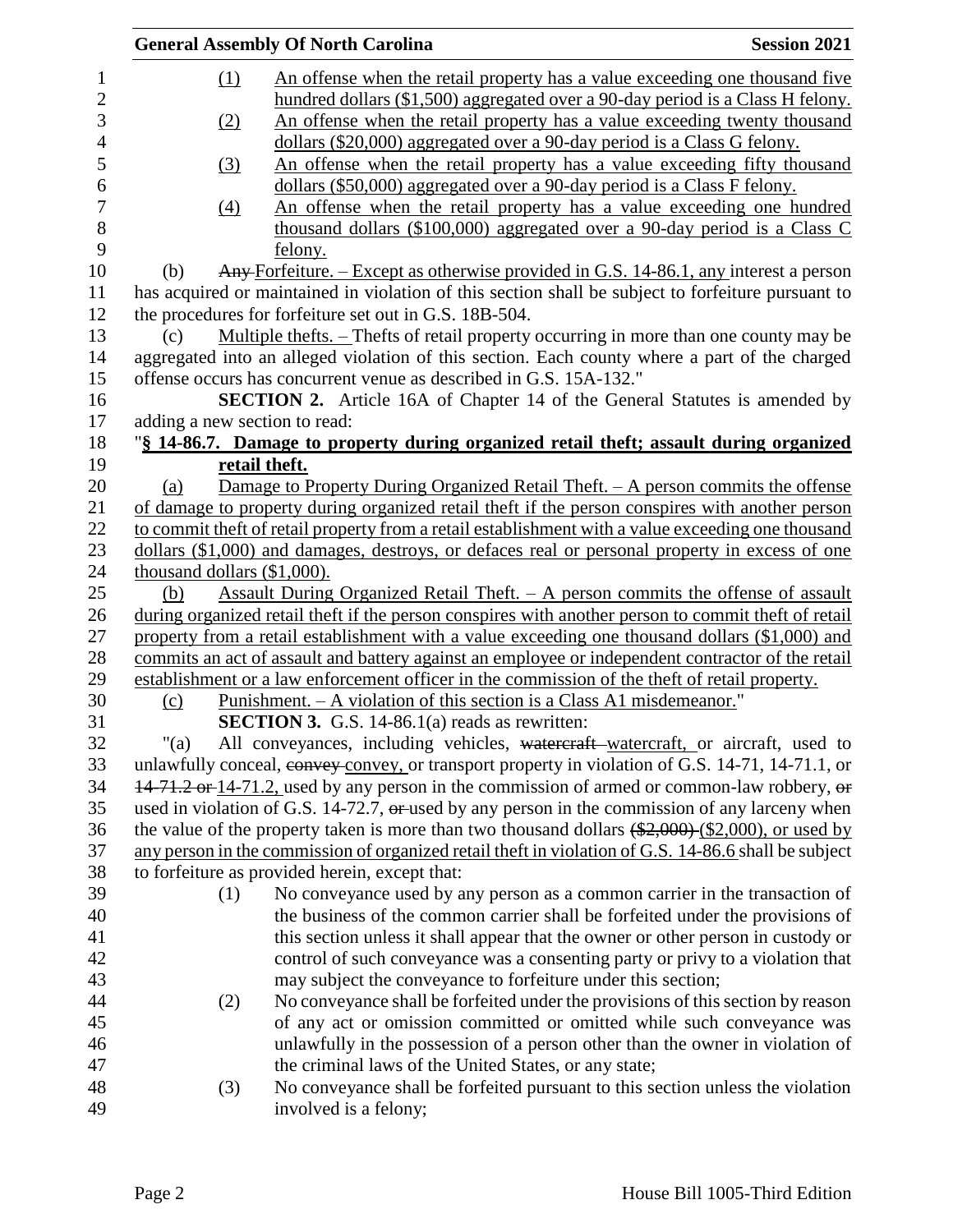|           | <b>General Assembly Of North Carolina</b>                                                                                                                                                              | <b>Session 2021</b> |
|-----------|--------------------------------------------------------------------------------------------------------------------------------------------------------------------------------------------------------|---------------------|
| (4)       | A forfeiture of a conveyance encumbered by a bona fide security interest is                                                                                                                            |                     |
|           | subject to the interest of the secured party who neither had knowledge of nor                                                                                                                          |                     |
|           | consented to the act or omission;                                                                                                                                                                      |                     |
| (5)       | No conveyance shall be forfeited under the provisions of this section unless                                                                                                                           |                     |
|           | the owner knew or had reason to believe the vehicle was being used in the                                                                                                                              |                     |
|           | commission of any violation that may subject the conveyance to forfeiture                                                                                                                              |                     |
|           | under this section;                                                                                                                                                                                    |                     |
| (6)       | The trial judge in the criminal proceeding which may subject the conveyance                                                                                                                            |                     |
|           | to forfeiture may order the seized conveyance returned to the owner if he finds                                                                                                                        |                     |
|           | forfeiture inappropriate. If the conveyance is not returned to the owner the                                                                                                                           |                     |
|           | procedures provided in subsection (e) shall apply.                                                                                                                                                     |                     |
|           | As used in this section concerning a violation of G.S. 14-72.7, the term "conveyance"                                                                                                                  |                     |
|           | includes any "instrumentality" as defined in that section."                                                                                                                                            |                     |
|           | <b>SECTION 4.</b> G.S. 15-11.1 is amended by adding a new subsection to read:                                                                                                                          |                     |
| "(b2)     | Notwithstanding subsections (a), (b), and (b1) of this section or any other provision                                                                                                                  |                     |
|           | of law, if the property seized is retail property or other property that is evidence of a violation of                                                                                                 |                     |
|           | Article 16, Article 16A, or Article 18 of Chapter 14 of the General Statutes, or a violation of                                                                                                        |                     |
|           | G.S. 14-100, upon request of the lawful owner or a person, firm, or corporation entitled to                                                                                                            |                     |
|           | possession or upon his own determination, the district attorney may make application to the court                                                                                                      |                     |
|           | for an order authorizing the return of the property to the lawful owner or person, firm, or                                                                                                            |                     |
|           | corporation entitled to possession prior to any trial of the offenses for which the property was                                                                                                       |                     |
|           | seized as evidence. Upon application to the court, the district attorney shall notify the defendant<br>of the request for return of the property and provide the defendant 10 business days to inspect |                     |
|           | and photograph the property. The court, after notice to all parties, including the defendant, and                                                                                                      |                     |
|           | after hearing, shall order any or all of the property returned to the lawful owner or a person, firm,                                                                                                  |                     |
|           | or corporation entitled to possession if the court finds all of the following:                                                                                                                         |                     |
| (1)       | The defendant has been given notice and an opportunity to inspect and                                                                                                                                  |                     |
|           | photograph the property prior to the hearing.                                                                                                                                                          |                     |
| (2)       | Photographs or other identification or analyses made of the property will                                                                                                                              |                     |
|           | provide sufficient evidence at the time of trial.                                                                                                                                                      |                     |
| (3)       | The introduction of such substitute evidence is not likely to substantially                                                                                                                            |                     |
|           | prejudice the rights of the defendant in the criminal trial.                                                                                                                                           |                     |
| (4)       | There is satisfactory evidence of ownership.                                                                                                                                                           |                     |
|           | Photographs or other identification or analyses made of any property returned pursuant to                                                                                                              |                     |
|           | this subsection shall be presumed admissible in lieu of the actual property at any subsequent                                                                                                          |                     |
|           | criminal trial for violation of Article 16, Article 16A, or Article 18 of Chapter 14 of the General                                                                                                    |                     |
|           | Statutes, or violation of G.S. 14-100. Any property returned pursuant to this subsection does not                                                                                                      |                     |
|           | need to be made available for evidence at the time of trial and may be sold or disposed of in any                                                                                                      |                     |
|           | lawful manner by the lawful owner or person, firm, or corporation entitled to possession."                                                                                                             |                     |
|           | <b>SECTION 5.</b> G.S. 1-538.2 reads as rewritten:                                                                                                                                                     |                     |
|           | "§ 1-538.2. Civil liability for larceny, shoplifting, theft by employee, organized retail theft,                                                                                                       |                     |
|           | embezzlement, and obtaining property by false pretense-pretense, and other                                                                                                                             |                     |
| offenses. |                                                                                                                                                                                                        |                     |
| (a)       | Any person, other than an unemancipated minor, who commits an act that is                                                                                                                              |                     |
|           | punishable under G.S. 14-72, 14-72.1, 14-72.11, 14-74, 14-86.6, 14-86.7, 14-90, or 14-100 is                                                                                                           |                     |
|           | liable for civil damages to the owner of the property. In any action brought by the owner of the                                                                                                       |                     |
|           | property, the owner is entitled to recover the value of the goods or merchandise, if the goods or                                                                                                      |                     |
|           | merchandise have been destroyed, or any loss of value to the goods or merchandise, if the goods<br>or merchandise were recovered, or the amount of any money lost by reason of the theft or            |                     |
|           | embezzlement or fraud of an employee. The owner of the property is also entitled to recover for                                                                                                        |                     |
|           | loss to real or personal property caused in the commission of the act. In addition to the above,                                                                                                       |                     |
|           |                                                                                                                                                                                                        |                     |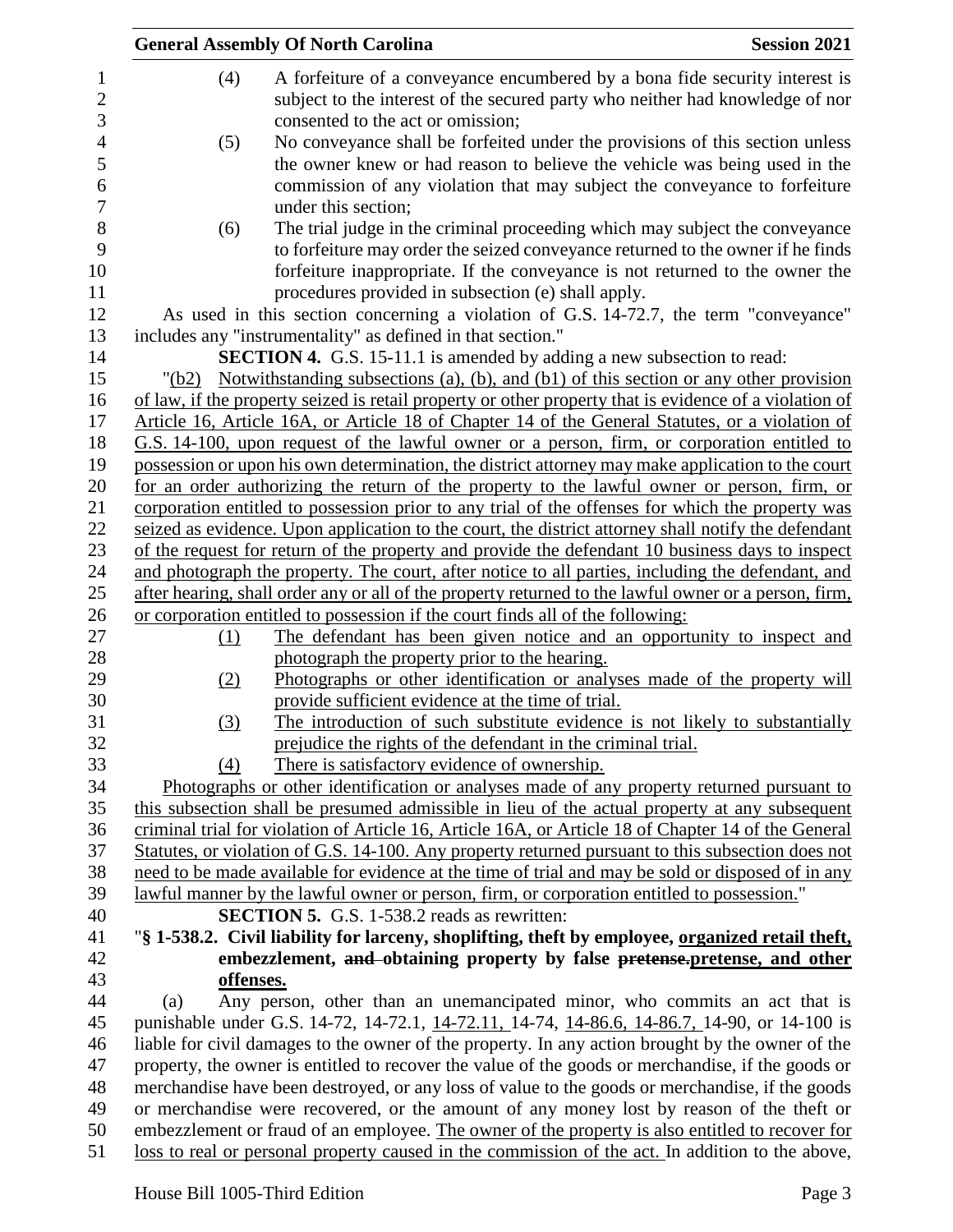# **General Assembly Of North Carolina Session 2021**

| 1              | the owner of the property is entitled to recover any consequential damages, and punitive damages,               |  |  |  |  |
|----------------|-----------------------------------------------------------------------------------------------------------------|--|--|--|--|
| $\mathfrak{2}$ | together with reasonable attorneys' fees. The total compensatory and consequential damages                      |  |  |  |  |
| 3              | awarded to a plaintiff against a defendant under this section shall not be less than one hundred                |  |  |  |  |
| $\overline{4}$ | fifty dollars (\$150.00) and shall not exceed one thousand dollars (\$1,000), three thousand dollars            |  |  |  |  |
| 5              | (\$3,000) except an act punishable under G.S. 14-74 or G.S. 14-90 G.S. 14-74, 14-86.6, 14-86.7,                 |  |  |  |  |
| 6              | or $14-90$ shall have no maximum limit under this section.                                                      |  |  |  |  |
| 7              | The parent or legal guardian, having the care, custody and control of an<br>(b)                                 |  |  |  |  |
| $8\,$          | unemancipated minor who commits an act punishable under G.S. 14-72, 14-72.1, 14-72.11,                          |  |  |  |  |
| 9              | 14-74, 14-86.6, 14-86.7, 14-90, or 14-100, is civilly liable to the owner of the property obtained              |  |  |  |  |
| 10             | by the act if such parent or legal guardian knew or should have known of the propensity of the                  |  |  |  |  |
| 11             | child to commit such an act; and had the opportunity and ability to control the child, and made                 |  |  |  |  |
| 12             | no reasonable effort to correct or restrain the child. In an action brought against the parent or               |  |  |  |  |
| 13             | legal guardian by the owner, the owner is entitled to recover the amounts specified in subsection               |  |  |  |  |
| 14             | (a) except punitive damages. The total eompensatory and consequential damages awarded to a                      |  |  |  |  |
| 15             | plaintiff against the parent or legal guardian shall not be less than one hundred fifty dollars                 |  |  |  |  |
| 16             | (\$150.00) and shall not exceed one thousand dollars (\$1,000) three thousand dollars (\$3,000).                |  |  |  |  |
| 17             | An action may be brought under this section regardless of whether a criminal action<br>(c)                      |  |  |  |  |
| 18             | is brought or a criminal conviction is obtained for the act alleged in the civil action.                        |  |  |  |  |
| 19             | For the purposes of this section, consequential damages shall include, but shall not be<br>(c1)                 |  |  |  |  |
| 20             | limited to:                                                                                                     |  |  |  |  |
| 21             | The salary paid to any employee for investigation, reporting, testifying, or any<br>(1)                         |  |  |  |  |
| 22             | other time related to the investigation or prosecution for any violation under                                  |  |  |  |  |
| 23             | subsection (a) of this section; and                                                                             |  |  |  |  |
| 24             | Any costs, such as mileage, postage, stationery, or telephone expenses that<br>(2)                              |  |  |  |  |
| 25             | were incurred as a result of the violation.                                                                     |  |  |  |  |
| 26             | The owner of the property may seek payment for damages under subsections (a) and<br>$\left(\frac{c2}{c}\right)$ |  |  |  |  |
| 27             | (b) of this section prior to filing a civil action, by sending the violator a demand letter. If such a          |  |  |  |  |
| 28             | letter is sent, it shall be substantially similar to the following:                                             |  |  |  |  |
| 29             | "Our records show that on (date), you unlawfully took possession of                                             |  |  |  |  |
| 30             | property from (store name/owner of the property), located in (city, state),                                     |  |  |  |  |
| 31             | without the consent of (store name/owner of the property), without paying for                                   |  |  |  |  |
| 32             | the property, and with the intent of converting the property to your own use.                                   |  |  |  |  |
| 33             | In accordance with G.S. 1-538.2, we are authorized to demand that you pay                                       |  |  |  |  |
| 34             | damages of one hundred fifty dollars (\$150.00).                                                                |  |  |  |  |
| 35             | In the event you fail to comply with our demand for one hundred fifty                                           |  |  |  |  |
| 36             | dollars (\$150.00) within 15 days from the date of your receipt of the notice,                                  |  |  |  |  |
| 37             | you may be held civilly liable for an amount not less than one hundred fifty                                    |  |  |  |  |
| 38             | dollars (\$150.00) and not more than one thousand dollars (\$1,000) in a civil                                  |  |  |  |  |
| 39             | action against you to recover the penalties and damages authorized by law,                                      |  |  |  |  |
| 40             | which include court costs and attorneys' fees. If you pay the one hundred fifty                                 |  |  |  |  |
| 41             | dollars (\$150.00), (store name/owner of the property) will have no further civil                               |  |  |  |  |
| 42             | remedy against you arising from the events occurring on (date).                                                 |  |  |  |  |
| 43             | If you are the parent or legal guardian of an unemancipated minor who                                           |  |  |  |  |
| 44             | unlawfully took possession of property as set out above, you can be held liable                                 |  |  |  |  |
| 45             | if you knew or should have known of the propensity of the child to commit                                       |  |  |  |  |
| 46             | the act complained of, and you had the opportunity and ability to control the                                   |  |  |  |  |
| 47             | child and you made no reasonable effort to correct or restrain the child.                                       |  |  |  |  |
| 48             | If you believe you have received this notice in error, please contact (name)                                    |  |  |  |  |
| 49             | immediately.                                                                                                    |  |  |  |  |
| 50             | YOU HAVE A RIGHT TO CONTEST YOUR LIABILITY IN COURT."                                                           |  |  |  |  |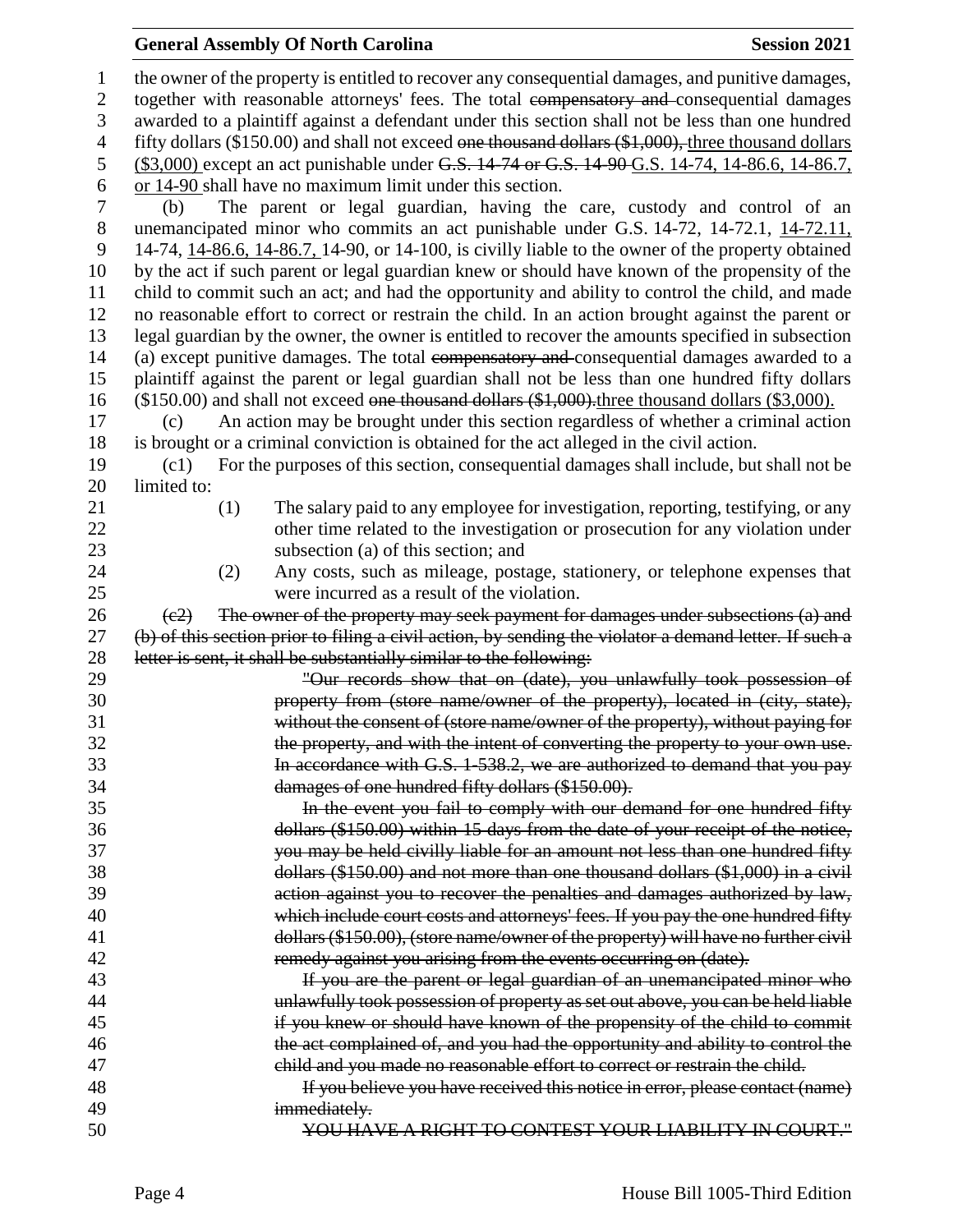|                |                                   |                   | <b>General Assembly Of North Carolina</b>                                                                                                                                                            | <b>Session 2021</b> |
|----------------|-----------------------------------|-------------------|------------------------------------------------------------------------------------------------------------------------------------------------------------------------------------------------------|---------------------|
| $\mathbf{1}$   | (e3)                              |                   | The owner of the property sending the demand letter required by this section shall                                                                                                                   |                     |
| $\overline{2}$ |                                   |                   | have qualified privilege from any civil liability resulting therefrom provided that there is no                                                                                                      |                     |
| 3              |                                   |                   | excessive publication and that the owner acted in good faith and without malice.                                                                                                                     |                     |
| $\overline{4}$ | $\left(\frac{e}{4}\right)$        |                   | If the recipient of a notice pursuant to subsection $(c2)$ of this section pays the                                                                                                                  |                     |
| 5<br>6         |                                   |                   | demanded one hundred fifty dollars (\$150.00) within 15 days of the recipient's receipt of the<br>notice, the owner of the property shall have no further civil remedy against that violator for the |                     |
| 7              | incident described in the notice. |                   |                                                                                                                                                                                                      |                     |
|                |                                   |                   |                                                                                                                                                                                                      |                     |
| 8<br>9         | (d)<br>law."                      |                   | Nothing contained in this act shall prohibit recovery upon any other theory in the                                                                                                                   |                     |
| 10             |                                   |                   | <b>SECTION 6.</b> Chapter 66 of the General Statutes is amended by adding a new Article                                                                                                              |                     |
| 11<br>12       | to read:                          |                   | "Article 50.                                                                                                                                                                                         |                     |
|                |                                   |                   |                                                                                                                                                                                                      |                     |
| 13             |                                   |                   | "Regulation of High-Volume Third-Party Sellers Operating on Online Marketplaces.                                                                                                                     |                     |
| 14             | "§ 66-490. Purpose.               |                   |                                                                                                                                                                                                      |                     |
| 15             |                                   |                   | The General Assembly recognizes that many of its citizens rely heavily on the purchase of                                                                                                            |                     |
| 16             |                                   |                   | goods through online commerce. In order to protect the citizens of North Carolina from                                                                                                               |                     |
| 17             |                                   |                   | purchasing counterfeit or stolen goods from certain high-volume third-party sellers selling these                                                                                                    |                     |
| 18             |                                   |                   | goods through online marketplaces, the General Assembly finds it necessary to require online                                                                                                         |                     |
| 19             |                                   |                   | marketplaces to collect and maintain identifying information for high-volume third-party sellers.                                                                                                    |                     |
| $20\,$         | "§ 66-491. Definitions.           |                   |                                                                                                                                                                                                      |                     |
| 21             |                                   |                   | The following definitions apply in this Article:                                                                                                                                                     |                     |
| 22             | (1)                               |                   | Consumer product. $-$ Any tangible personal property which is distributed in                                                                                                                         |                     |
| 23             |                                   |                   | commerce and which is normally used for personal, family, or household                                                                                                                               |                     |
| 24             |                                   |                   | purposes, including any property intended to be attached to or installed in real                                                                                                                     |                     |
| 25             |                                   |                   | property without regard to whether it has been attached or installed.                                                                                                                                |                     |
| 26             | (2)                               |                   | High-volume third-party seller. $- A$ participant in an online marketplace that                                                                                                                      |                     |
| 27             |                                   |                   | meets all of the following criteria:                                                                                                                                                                 |                     |
| 28             |                                   | <u>a.</u>         | Is a third-party seller.                                                                                                                                                                             |                     |
| 29             |                                   | <u>b.</u>         | Has, in any continuous 12-month period during the previous 24                                                                                                                                        |                     |
| 30             |                                   |                   | months, entered into 200 or more separate sales or transactions of new                                                                                                                               |                     |
| 31             |                                   |                   | or unused consumer products through the online marketplace to                                                                                                                                        |                     |
| 32             |                                   |                   | consumers in this State.                                                                                                                                                                             |                     |
| 33             |                                   | $\underline{c}$ . | Has an aggregate total of five thousand dollars (\$5,000) or more in                                                                                                                                 |                     |
| 34             |                                   |                   | gross revenues for the sales or transactions described                                                                                                                                               | 1n                  |
| 35             |                                   |                   | sub-subdivision b. of this subdivision.                                                                                                                                                              |                     |
| 36             |                                   | <u>d.</u>         | Payment for the sales was processed by the online marketplace or                                                                                                                                     |                     |
| 37             |                                   |                   | through a third party.                                                                                                                                                                               |                     |
| 38             | (3)                               |                   | <u>Online marketplace. – Any person or entity that operates a consumer-directed,</u>                                                                                                                 |                     |
| 39             |                                   |                   | electronically based or accessed platform that meets all of the following                                                                                                                            |                     |
| 40             |                                   | criteria:         |                                                                                                                                                                                                      |                     |
| 41             |                                   | <u>a.</u>         | Includes features that allow for, facilitate, or enable third-party sellers                                                                                                                          |                     |
| 42             |                                   |                   | to engage in the sale, purchase, payment, storage, shipment, or                                                                                                                                      |                     |
| 43             |                                   |                   | delivery of a consumer product within this State.                                                                                                                                                    |                     |
| 44             |                                   | <u>b.</u>         | <u>Is used by one or more third-party sellers to engage in the sale.</u>                                                                                                                             |                     |
| 45             |                                   |                   | purchase, payment, storage, shipment, or delivery of a consumer                                                                                                                                      |                     |
| 46             |                                   |                   | product within this State.                                                                                                                                                                           |                     |
| 47             |                                   | $\underline{c}$ . | Has a contractual or similar relationship with consumers governing                                                                                                                                   |                     |
| 48             |                                   |                   | consumer use of the platform to purchase consumer products.                                                                                                                                          |                     |
| 49             | $\left(4\right)$                  |                   | <u>Seller. <math>-</math> A person who sells, offers to sell, or contracts to sell a consumer</u>                                                                                                    |                     |
| 50             |                                   |                   | product through an online marketplace's platform.                                                                                                                                                    |                     |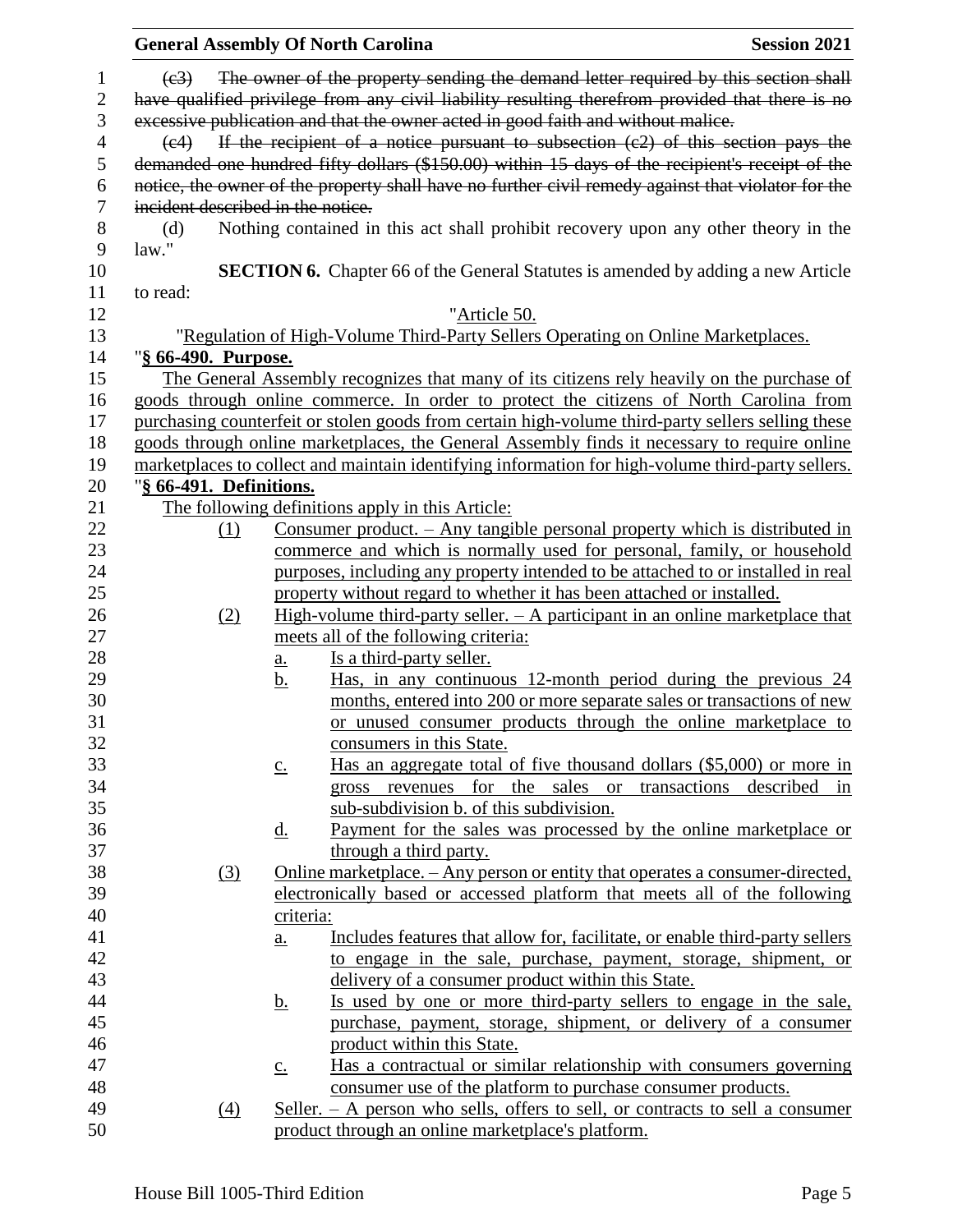|                       |     | <b>General Assembly Of North Carolina</b>                                                                                                                                                                                                          | <b>Session 2021</b>                                                          |
|-----------------------|-----|----------------------------------------------------------------------------------------------------------------------------------------------------------------------------------------------------------------------------------------------------|------------------------------------------------------------------------------|
|                       | (5) | Third-party seller. $-$ Any seller, independent of an online marketplace, that<br>sells, offers to sell, or contracts to sell a consumer good in this State through<br>an online marketplace. With respect to an online marketplace, a third-party |                                                                              |
|                       |     | seller does not include either of the following:                                                                                                                                                                                                   |                                                                              |
|                       |     | A seller that operates the online marketplace platform.                                                                                                                                                                                            |                                                                              |
|                       |     | a.<br>A business entity that meets all of the following requirements:<br><u>b.</u>                                                                                                                                                                 |                                                                              |
|                       |     | <u>1.</u>                                                                                                                                                                                                                                          | Makes available to the general public the entity's name,                     |
|                       |     |                                                                                                                                                                                                                                                    | business address, and working contact information.                           |
|                       |     | $2_{\cdot}$                                                                                                                                                                                                                                        | Has an ongoing contractual relationship with the online                      |
|                       |     |                                                                                                                                                                                                                                                    | marketplace to provide the online marketplace with the                       |
|                       |     |                                                                                                                                                                                                                                                    | manufacture, distribution, wholesaling, or fulfillment of                    |
|                       |     | shipments of consumer products.                                                                                                                                                                                                                    |                                                                              |
|                       |     | $\underline{3}$ .                                                                                                                                                                                                                                  | Provides to the online marketplace the identity information                  |
|                       |     |                                                                                                                                                                                                                                                    | required under subsection (a) of G.S. 66-492 that has been                   |
|                       |     |                                                                                                                                                                                                                                                    | verified in accordance with subsection (d) of G.S. 66-492.                   |
|                       | (6) | Verify. – To confirm information and documents provided to an online                                                                                                                                                                               |                                                                              |
|                       |     | marketplace pursuant to this Article through the use of one or more methods                                                                                                                                                                        |                                                                              |
|                       |     | that enable an online marketplace to reliably determine that the information<br>and documents provided are valid, correspond to the seller or an individual                                                                                        |                                                                              |
|                       |     | acting on the seller's behalf, are not misappropriated, and are not falsified.                                                                                                                                                                     |                                                                              |
| $\frac{1}{2}$ 66-492. |     | Verification of high-volume third-party seller information by online                                                                                                                                                                               |                                                                              |
|                       |     | marketplace.                                                                                                                                                                                                                                       |                                                                              |
| (a)                   |     | No more than 10 days after a seller becomes a high-volume third-party seller on an                                                                                                                                                                 |                                                                              |
|                       |     | online marketplace platform, the online marketplace shall require the high-volume third-party                                                                                                                                                      |                                                                              |
|                       |     | seller to provide all of the following information:                                                                                                                                                                                                |                                                                              |
|                       | (1) | A bank account number or, if the high-volume third-party seller does not have                                                                                                                                                                      |                                                                              |
|                       |     | a bank account, the name of the payee for payments issued by the online                                                                                                                                                                            |                                                                              |
|                       |     | marketplace to the high-volume third-party seller. This information may be                                                                                                                                                                         |                                                                              |
|                       |     | provided by the high-volume third-party seller to the online marketplace or to                                                                                                                                                                     |                                                                              |
|                       |     | a third party contracted by the online marketplace to maintain the required                                                                                                                                                                        |                                                                              |
|                       |     | information; provided, however, that the online marketplace ensures that it<br>can obtain the required information from the third party on demand.                                                                                                 |                                                                              |
|                       | (2) |                                                                                                                                                                                                                                                    | Contact information for the high-volume third-party seller, including one of |
|                       |     | the following:                                                                                                                                                                                                                                     |                                                                              |
|                       |     | $\underline{a}$ .                                                                                                                                                                                                                                  | If the high-volume third-party seller is an individual, the individual's     |
|                       |     | name.                                                                                                                                                                                                                                              |                                                                              |
|                       |     | <u>b.</u>                                                                                                                                                                                                                                          | If the high-volume third-party seller is not an individual, one of the       |
|                       |     | following:                                                                                                                                                                                                                                         |                                                                              |
|                       |     | <u>1.</u>                                                                                                                                                                                                                                          | A copy of a valid government-issued identification for an                    |
|                       |     |                                                                                                                                                                                                                                                    | individual acting on behalf of the seller that includes the                  |
|                       |     | individual's name.                                                                                                                                                                                                                                 |                                                                              |
|                       |     | 2.                                                                                                                                                                                                                                                 | A copy of a valid government-issued record or tax document                   |
|                       |     |                                                                                                                                                                                                                                                    | that includes the business name and physical address of the                  |
|                       |     | seller.                                                                                                                                                                                                                                            |                                                                              |
|                       | (3) | A business tax identification number, or if the high-volume third-party seller                                                                                                                                                                     |                                                                              |
|                       |     | does not have a business tax identification number, a taxpayer identification<br>number.                                                                                                                                                           |                                                                              |
|                       | (4) |                                                                                                                                                                                                                                                    | A current email address and telephone number for the high-volume third-party |
|                       |     | seller.                                                                                                                                                                                                                                            |                                                                              |
| (b)                   |     | An online marketplace shall do all of the following:                                                                                                                                                                                               |                                                                              |
|                       |     |                                                                                                                                                                                                                                                    |                                                                              |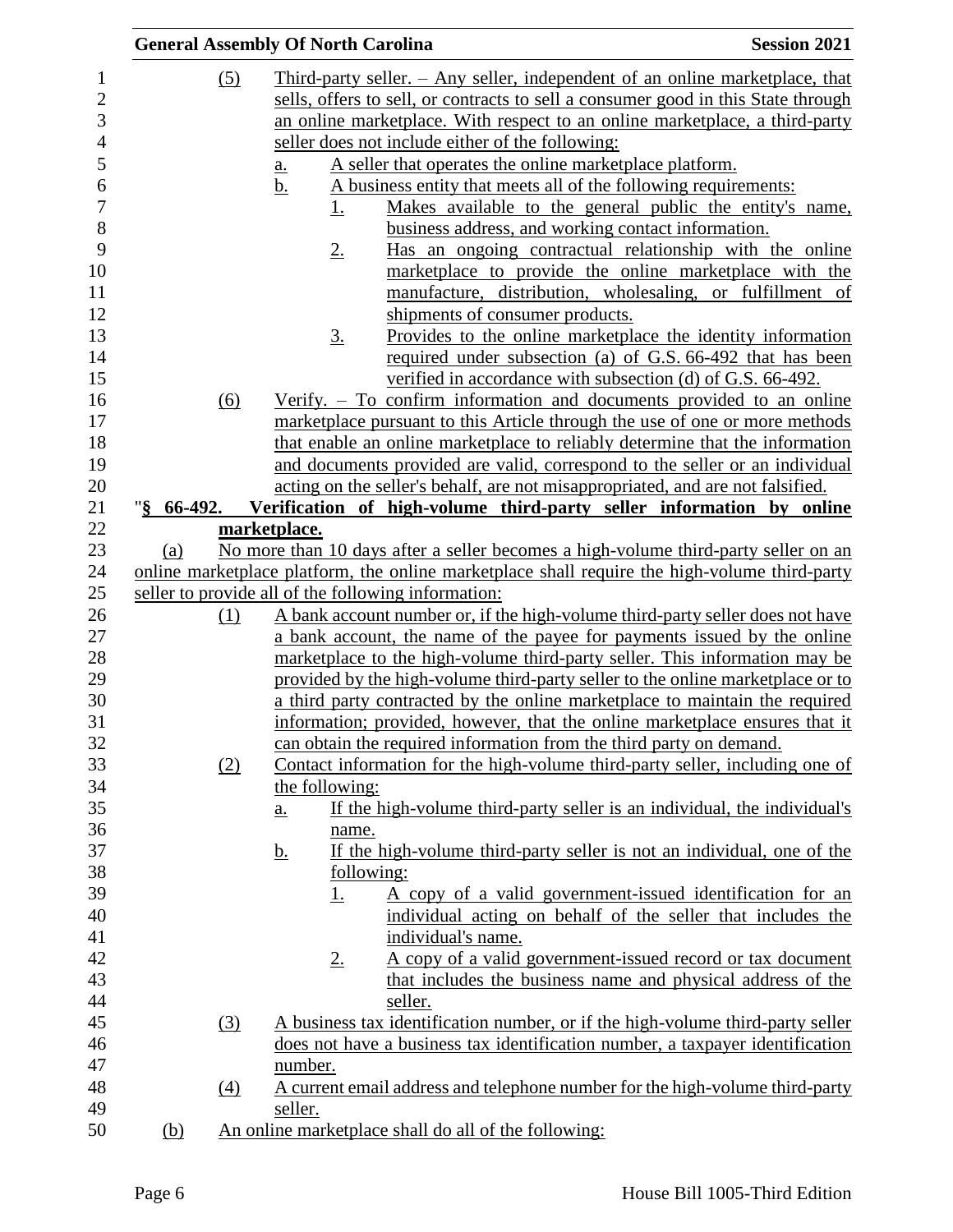|                  | <b>General Assembly Of North Carolina</b>                                                          | <b>Session 2021</b> |
|------------------|----------------------------------------------------------------------------------------------------|---------------------|
| (1)              | Periodically, but not less than annually, notify each high-volume third-party                      |                     |
|                  | seller on its platform of the requirement to keep current the information                          |                     |
|                  | required pursuant to subsection (a) of this section.                                               |                     |
| (2)              | Require each high-volume third-party seller on its platform to, no later than                      |                     |
|                  | 10 days after receiving the notice issued pursuant to subdivision (1) of this                      |                     |
|                  | subsection, electronically certify one of the following statements regarding                       |                     |
|                  | the information required pursuant to subsection (a) of this section:                               |                     |
|                  | That the information previously provided is current and correct.<br>a.                             |                     |
|                  | That any changes to the required information have been provided.<br>b.                             |                     |
| (c)              | If an online marketplace provides notice to a high-volume third-party seller as                    |                     |
|                  | required by this section and the seller does not provide the information or certification required |                     |
|                  | within 10 days of the issuance of the notice, the online marketplace shall immediately suspend     |                     |
|                  | any future sales activity of that seller until the seller provides the required information or     |                     |
| certification.   |                                                                                                    |                     |
| (d)              | Within 10 days of receipt of any information and documents collected pursuant to                   |                     |
|                  | subsection (a) of this section or any changes to information or documents submitted pursuant to    |                     |
|                  | subsection (b) of this section, an online marketplace shall verify the information and documents   |                     |
| received.        |                                                                                                    |                     |
| (e)              | If a high-volume third-party seller provides a copy of a valid government issued tax               |                     |
|                  | document, any information contained within that document shall be presumed to be verified as       |                     |
|                  | of the date the document was issued.                                                               |                     |
|                  | "§ 66-493. Disclosure of high-volume third-party seller information to consumers.                  |                     |
| (a)              | Except as provided in subsection (b) of this section, an online marketplace shall                  |                     |
|                  | require any high-volume third-party seller with an aggregate total of twenty thousand dollars      |                     |
|                  | (\$20,000) or more in annual gross revenues on its platform to provide to the online marketplace   |                     |
|                  | and disclose to consumers in a clear and conspicuous manner all of the following identity          |                     |
| information:     |                                                                                                    |                     |
| (1)              | Full name of the high-volume third-party seller, including the seller's name or                    |                     |
|                  | company name or the name by which the seller or company operates on the                            |                     |
|                  | online marketplace.                                                                                |                     |
| (2)              | Physical address of the seller.                                                                    |                     |
| (3)              | Contact information for the seller that will allow for direct, unhindered                          |                     |
|                  | communication with the seller by consumers of the online marketplace,                              |                     |
|                  | including at least one of the following:                                                           |                     |
|                  | A current telephone number.<br><u>a.</u>                                                           |                     |
|                  | A current email address.<br><u>b.</u>                                                              |                     |
|                  | Other means of direct electronic messaging, which may be provided<br>$\underline{c}$ .             |                     |
|                  | to the seller by the online marketplace; provided, however, that                                   |                     |
|                  | nothing in this sub-subdivision shall prohibit the online marketplace                              |                     |
|                  | from preventing actual fraud, abuse, or spam through any                                           |                     |
|                  | communication method provided by the online marketplace.                                           |                     |
| $\left(4\right)$ | Whether or not the high-volume third-party seller used a different seller to                       |                     |
|                  | supply the product to the consumer upon purchase, and upon request of an                           |                     |
|                  | authenticated purchaser, the information described in subdivisions (1) through                     |                     |
|                  | (3) of this subsection for any seller that is different from the high-volume                       |                     |
|                  | third-party seller listed on the product listing page prior to purchase. Any                       |                     |
|                  | information required by this subdivision shall be provided on the product                          |                     |
|                  | <u>listing page, directly or via hyperlink to the consumer, or after the purchase is</u>           |                     |
|                  | finalized in the order confirmation message or other document provided or                          |                     |
|                  | communication made to a consumer and in the consumer's account transaction                         |                     |
|                  | history.                                                                                           |                     |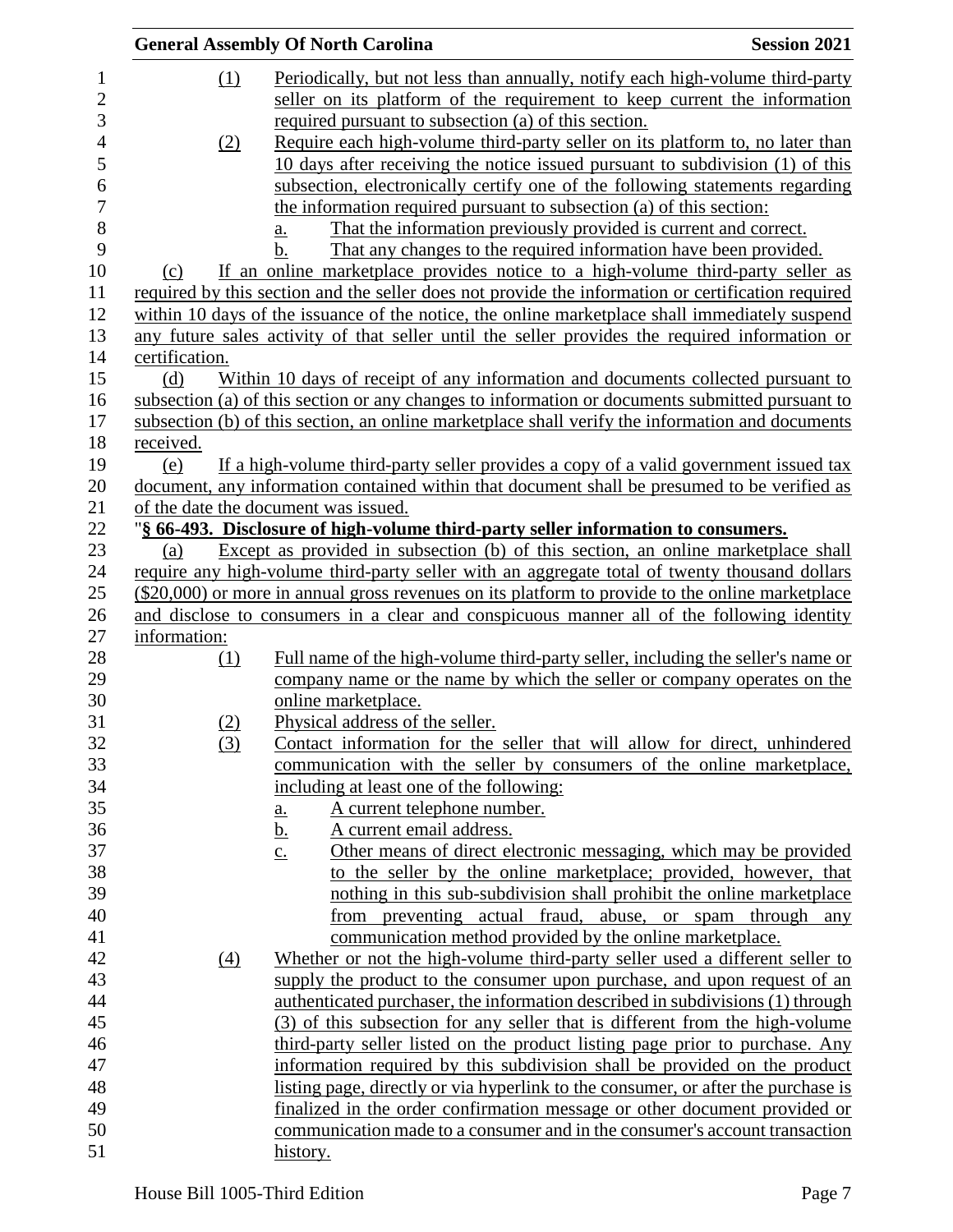|                                                | <b>General Assembly Of North Carolina</b>                                                             | <b>Session 2021</b> |
|------------------------------------------------|-------------------------------------------------------------------------------------------------------|---------------------|
| (b)                                            | Upon the request of a high-volume third-party seller, an online marketplace may                       |                     |
|                                                | provide for partial disclosure of the identity information required under subsection (a) of this      |                     |
|                                                | section under any of the following circumstances in the manner provided:                              |                     |
| (1)                                            | If the seller certifies that the seller does not have a business address and only                     |                     |
|                                                | has a residential street address, or has a combined business and residential                          |                     |
|                                                | address, the online marketplace shall do both of the following:                                       |                     |
|                                                | Disclose only the country and, if applicable, the city and state in which<br>$\underline{a}$ .        |                     |
|                                                | the seller resides.                                                                                   |                     |
|                                                | Inform consumers that there is no business address available for the<br><u>b.</u>                     |                     |
|                                                | seller and that consumer inquiries should be submitted to the seller by                               |                     |
|                                                | telephone, email, or other means of electronic messaging provided to                                  |                     |
|                                                | the seller by the online marketplace.                                                                 |                     |
| (2)                                            | If the seller is a business that has a physical address for product returns, the                      |                     |
|                                                | online marketplace shall disclose the seller's physical address for product                           |                     |
|                                                | returns.                                                                                              |                     |
| (3)                                            | If the seller does not have a telephone number other than a personal telephone                        |                     |
|                                                | number, the online marketplace shall inform consumers that there is no                                |                     |
|                                                | telephone number available for the seller and that consumer inquiries should                          |                     |
|                                                | be submitted to the seller's email address or other means of electronic                               |                     |
|                                                | messaging provided to the seller by the online marketplace.                                           |                     |
| (c)                                            | If an online marketplace becomes aware that a high-volume third-party seller has                      |                     |
|                                                | made a false representation to the online market place in order to justify the provision of a partial |                     |
|                                                | disclosure of identity information pursuant to subsection (b) of this section, or that a high-volume  |                     |
|                                                | third-party seller that has requested and received partial disclosure has not provided responsive     |                     |
|                                                | answers within a reasonable period of time to consumer inquiries submitted to the seller by           |                     |
|                                                | telephone, email, or other means of electronic messaging provided to the seller by the online         |                     |
|                                                | marketplace, the online marketplace shall provide the seller with written or electronic notice of     |                     |
|                                                | the allegation of false representation or failure to be responsive to consumers and the seller's      |                     |
|                                                | opportunity to respond. No more than 10 days after the issuance of the notice, the online             |                     |
|                                                | marketplace shall suspend any future sales activity of the seller unless the seller consents to the   |                     |
|                                                | disclosure of the identity information required under subsection (a) of this section.                 |                     |
| (d)                                            | If a high-volume third-party seller does not comply with the requirements to provide                  |                     |
|                                                | and disclose information under this section, the online marketplace shall provide the seller with     |                     |
|                                                | written or electronic notice and an opportunity to provide or disclose the required information. If   |                     |
|                                                | the seller does not provide or disclose the required information within 10 days of the issuance of    |                     |
|                                                | the notice, the online marketplace shall immediately suspend any future sales activity of that        |                     |
|                                                | seller until the seller complies with the requirements of this section.                               |                     |
| (e)                                            | An online marketplace shall disclose to consumers in a clear and conspicuous manner                   |                     |
|                                                | on the product listing of any high-volume third-party seller a reporting mechanism that allows        |                     |
|                                                | suspicious marketplace activity to be reported to the online marketplace by electronic and            |                     |
| telephonic means.                              |                                                                                                       |                     |
|                                                | "§ 66-494. Limitation on use of information; security of marketplace information.                     |                     |
| (a)                                            | Information or documents collected solely to comply with the requirements of this                     |                     |
|                                                | Article shall not be used for any other purpose unless required by law.                               |                     |
| (b)                                            | An online marketplace shall implement and maintain reasonable security procedures                     |                     |
|                                                | and practices, including administrative, physical, and technical safeguards, appropriate to the       |                     |
|                                                | nature of the data and the purposes for which the data will be used, to protect the information or    |                     |
|                                                | documents collected to comply with the requirements of this Article from unauthorized use,            |                     |
| $\ell\ell$ and $\mathbf{E} \cdot \mathbf{e}$ . | disclosure, access, destruction, or modification.                                                     |                     |